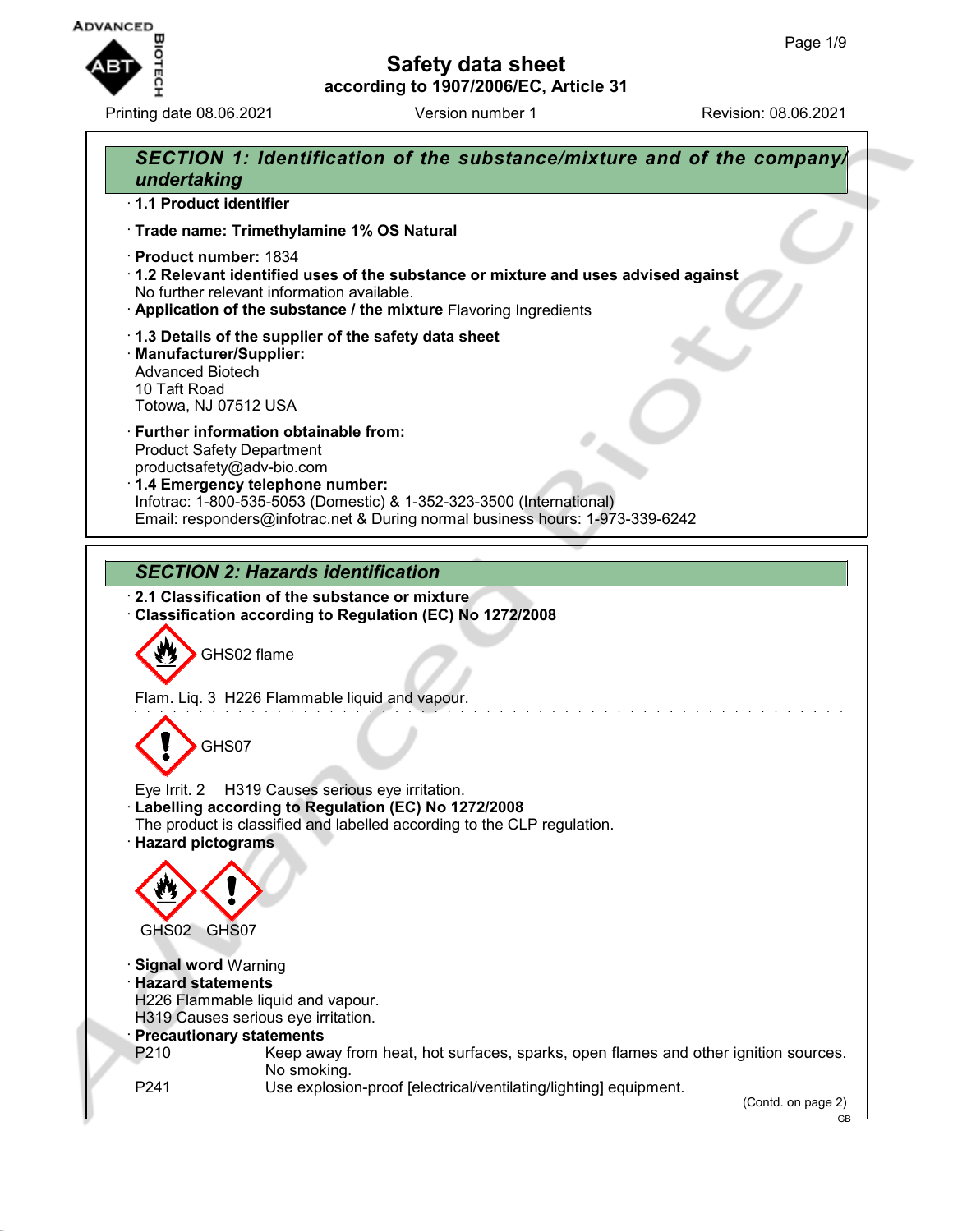≥1-≤2.5%

**Safety data sheet according to 1907/2006/EC, Article 31**

#### **Trade name: Trimethylamine 1% OS Natural**

(Contd. of page 1) P303+P361+P353 IF ON SKIN (or hair): Take off immediately all contaminated clothing. Rinse skin with water [or shower]. P305+P351+P338 IF IN EYES: Rinse cautiously with water for several minutes. Remove contact lenses, if present and easy to do. Continue rinsing. P403+P235 Store in a well-ventilated place. Keep cool. P501 Dispose of contents/container in accordance with local/regional/national/international regulations. · **2.3 Other hazards**

· **Results of PBT and vPvB assessment**

· **PBT:** Not applicable.

· **vPvB:** Not applicable.

### *SECTION 3: Composition/information on ingredients*

· **3.2 Chemical characterisation: Mixtures**

· **Description:** Mixture of substances listed below with nonhazardous additions.

#### · **Dangerous components:**

| CAS: 75-50-3 | Trimethylamine                                                                                     |
|--------------|----------------------------------------------------------------------------------------------------|
|              | EINECS: 200-875-0 $\circ$ Flam. Liq. 1, H224; $\circledast$ Skin Corr. 1B, H314; Eye Dam. 1, H318; |
|              | $\langle \cdot \rangle$ Acute Tox. 4, H302; Acute Tox. 4, H332; STOT SE 3, H335                    |

· **Additional information:** For the wording of the listed hazard phrases refer to section 16.

### *SECTION 4: First aid measures*

· **4.1 Description of first aid measures**

- · **General information:** Immediately remove any clothing soiled by the product.
- · **After inhalation:** Supply fresh air; consult doctor in case of complaints.
- · **After skin contact:** Immediately rinse with water.

· **After eye contact:**

Rinse opened eye for several minutes under running water. If symptoms persist, consult a doctor.

- · **After swallowing:** If symptoms persist consult doctor.
- · **4.2 Most important symptoms and effects, both acute and delayed** No further relevant information available.
- · **4.3 Indication of any immediate medical attention and special treatment needed** No further relevant information available.

### *SECTION 5: Firefighting measures*

- · **5.1 Extinguishing media**
- · **Suitable extinguishing agents:**
- CO2, powder or alcohol resistant foam.
- CO2, powder or water spray. Fight larger fires with water spray or alcohol resistant foam.
- · **5.2 Special hazards arising from the substance or mixture** No further relevant information available.
- · **5.3 Advice for firefighters**
- · **Protective equipment:** No special measures required.
- · **Additional information**
- Cool endangered receptacles with water spray.

Collect contaminated fire fighting water separately. It must not enter the sewage system.

(Contd. on page 3)

GB



Printing date 08.06.2021 Version number 1 Revision: 08.06.2021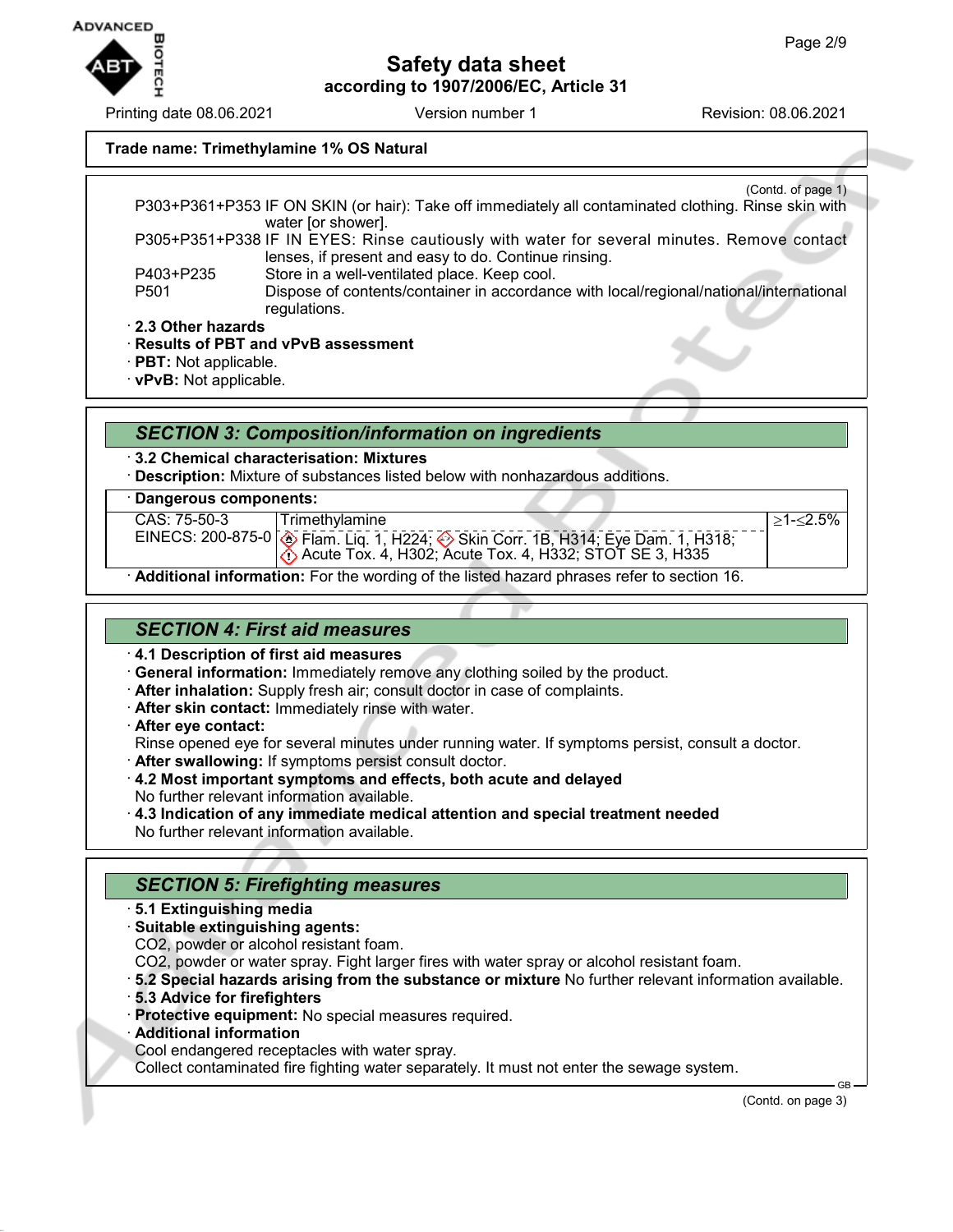**ADVANCED** 

Printing date 08.06.2021 **Version number 1** Revision: 08.06.2021

# **Safety data sheet according to 1907/2006/EC, Article 31**

#### **Trade name: Trimethylamine 1% OS Natural**

(Contd. of page 2)

## *SECTION 6: Accidental release measures*

- · **6.1 Personal precautions, protective equipment and emergency procedures** Wear protective equipment. Keep unprotected persons away.
- · **6.2 Environmental precautions:**
- Dilute with plenty of water.

Do not allow to enter sewers/ surface or ground water.

· **6.3 Methods and material for containment and cleaning up:**

Absorb with liquid-binding material (sand, diatomite, acid binders, universal binders, sawdust). Dispose contaminated material as waste according to item 13. Ensure adequate ventilation.

- · **6.4 Reference to other sections** See Section 7 for information on safe handling. See Section 8 for information on personal protection equipment.
- See Section 13 for disposal information.

# *SECTION 7: Handling and storage*

- · **7.1 Precautions for safe handling** No special precautions are necessary if used correctly.
- · **Information about fire and explosion protection:**
- Keep ignition sources away Do not smoke. Protect against electrostatic charges.
- · **7.2 Conditions for safe storage, including any incompatibilities**
- · **Storage:**
- · **Requirements to be met by storerooms and receptacles:** No special requirements.

Please refer to product specification for product storage requirements.

- · **Information about storage in one common storage facility:** Not required.
- · **Further information about storage conditions:** Keep container tightly sealed.
- · **7.3 Specific end use(s)** No further relevant information available.

### *SECTION 8: Exposure controls/personal protection*

- · **8.1 Control parameters**
- · **Additional information about design of technical facilities:** No further data; see item 7.
- · **Ingredients with limit values that require monitoring at the workplace:** The product does not contain any relevant quantities of materials with critical values that have to be monitored at the workplace.
- · **Additional information:** The lists valid during the making were used as a basis.
- · **8.2 Exposure controls**
- · **Personal protective equipment:**
- · **General protective and hygienic measures:** Keep away from foodstuffs, beverages and feed. Immediately remove all soiled and contaminated clothing Wash hands before breaks and at the end of work. Avoid contact with the eyes. Avoid contact with the eyes and skin.
- **Respiratory protection: Not required.**

(Contd. on page 4)

GB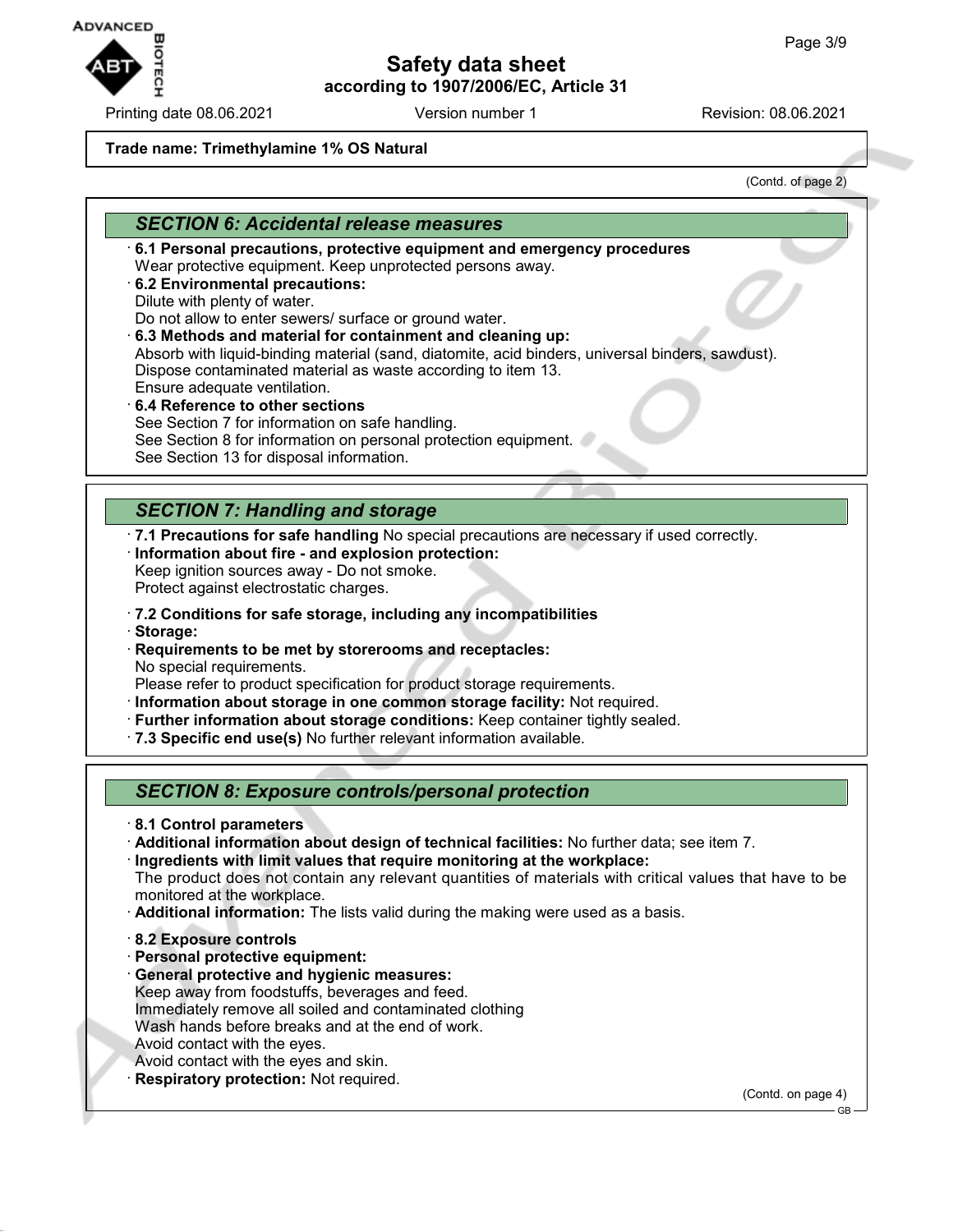

Printing date 08.06.2021 Version number 1 Revision: 08.06.2021

(Contd. of page 3)

### **Trade name: Trimethylamine 1% OS Natural**

· **Protection of hands:**



Protective gloves

The glove material has to be impermeable and resistant to the product/ the substance/ the preparation. Due to missing tests no recommendation to the glove material can be given for the product/ the preparation/ the chemical mixture.

Selection of the glove material should be based on consideration of the penetration times, rates of diffusion and the degradation

### · **Material of gloves**

The selection of the suitable gloves does not only depend on the material, but also on further marks of quality and varies from manufacturer to manufacturer. As the product is a preparation of several substances, the resistance of the glove material can not be calculated in advance and has therefore to be checked prior to the application.

#### · **Penetration time of glove material**

The exact break through time has to be determined by the manufacturer of the protective gloves and has to be observed.

#### · **Eye protection:**



Tightly sealed goggles

| 9.1 Information on basic physical and chemical properties |                                                                                                |
|-----------------------------------------------------------|------------------------------------------------------------------------------------------------|
| <b>General Information</b>                                |                                                                                                |
| · Appearance:                                             |                                                                                                |
| Form:                                                     | Liquid                                                                                         |
| Colour:                                                   | According to product specification                                                             |
| · Odour:                                                  | According to product specification                                                             |
| <b>Odour threshold:</b>                                   | Not determined.                                                                                |
| · pH-value:                                               | Not determined.                                                                                |
| <b>Change in condition</b>                                |                                                                                                |
| <b>Melting point/freezing point:</b>                      | Undetermined.                                                                                  |
| Initial boiling point and boiling range: Undetermined.    |                                                                                                |
| · Flash point:                                            | 25 °C                                                                                          |
| · Flammability (solid, gas):                              | Not applicable.                                                                                |
| · Decomposition temperature:                              | Not determined.                                                                                |
| · Auto-ignition temperature:                              | Product is not selfigniting.                                                                   |
| <b>Explosive properties:</b>                              | Product is not explosive. However, formation of explosive<br>air/vapour mixtures are possible. |
| <b>Explosion limits:</b>                                  |                                                                                                |
| Lower:                                                    | 2 Vol %                                                                                        |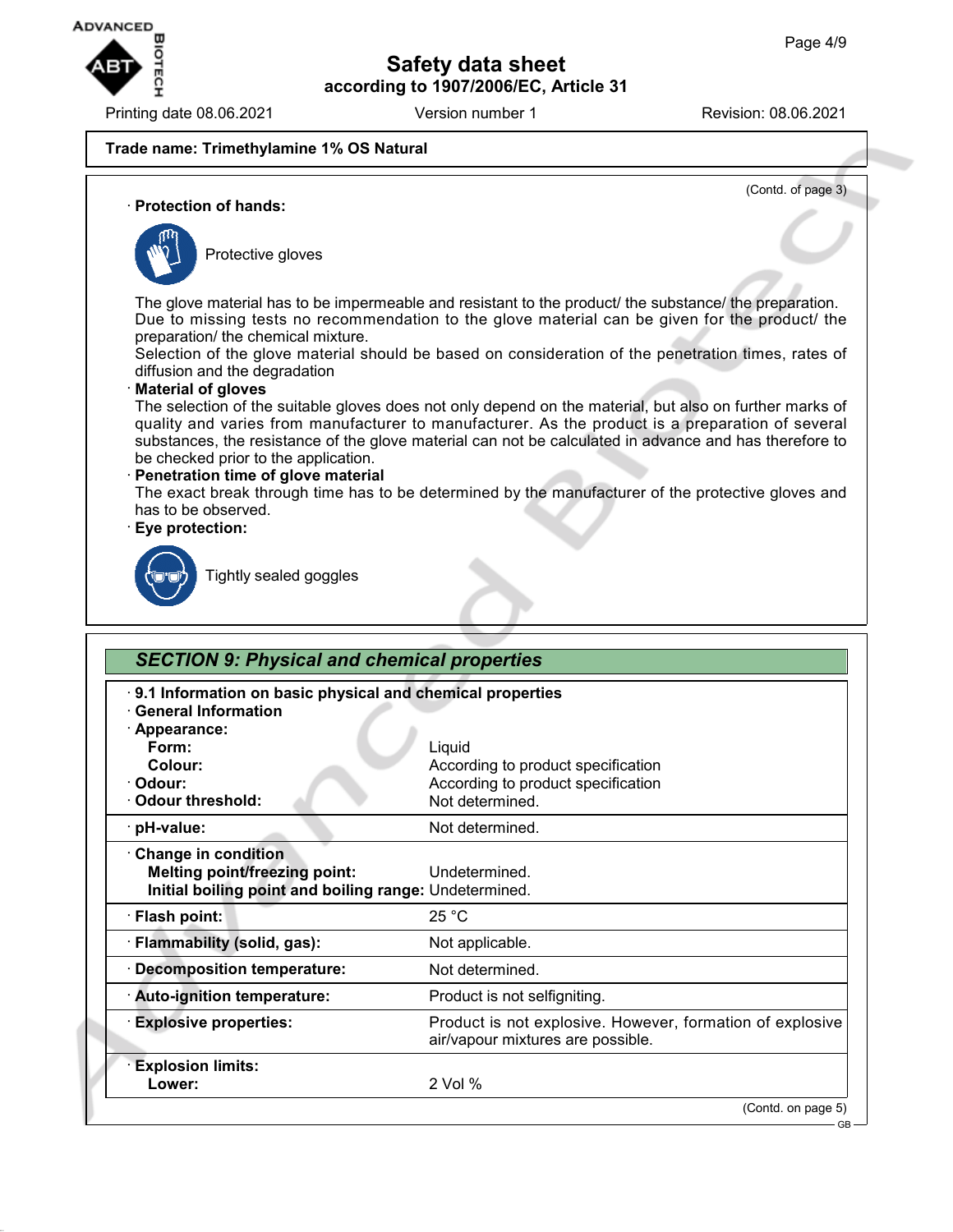

Printing date 08.06.2021 **Version number 1** Revision: 08.06.2021

#### **Trade name: Trimethylamine 1% OS Natural**

|                                                                                 | (Contd. of page 4)                                                       |
|---------------------------------------------------------------------------------|--------------------------------------------------------------------------|
| Upper:                                                                          | 11.6 Vol %                                                               |
| · Vapour pressure:                                                              | Not determined.                                                          |
| <b>Density:</b><br>· Relative density<br>· Vapour density<br>· Evaporation rate | Not determined.<br>Not determined.<br>Not determined.<br>Not determined. |
| · Solubility in / Miscibility with<br>water:                                    | Fully miscible.                                                          |
| · Partition coefficient: n-octanol/water:                                       | Not determined.                                                          |
| · Viscosity:<br>Dynamic:<br>Kinematic:                                          | Not determined.<br>Not determined.                                       |
| · Solvent content:<br>VOC (EC)                                                  | 0.00%                                                                    |
| Solids content:                                                                 | 0.0 %                                                                    |
| $\cdot$ 9.2 Other information                                                   | No further relevant information available.                               |

### *SECTION 10: Stability and reactivity*

- · **10.1 Reactivity** No further relevant information available.
- · **10.2 Chemical stability**
- · **Thermal decomposition / conditions to be avoided:** No decomposition if used according to specifications.
- · **10.3 Possibility of hazardous reactions** No dangerous reactions known.
- · **10.4 Conditions to avoid** No further relevant information available.
- · **10.5 Incompatible materials:** No further relevant information available.
- · **10.6 Hazardous decomposition products:** No dangerous decomposition products known.

## *SECTION 11: Toxicological information*

- · **11.1 Information on toxicological effects**
- · **Acute toxicity** Based on available data, the classification criteria are not met.

#### · **LD/LC50 values relevant for classification:**

### **ATE (Acute Toxicity Estimates)**

Oral LD50 76,600 mg/kg (ATE)

Inhalative  $LC50/4$  h  $1,100$  mg/l (ATE)

- · **Primary irritant effect:**
- · **Skin corrosion/irritation** Based on available data, the classification criteria are not met.
- · **Serious eye damage/irritation**
- Causes serious eye irritation.
- · **Respiratory or skin sensitisation** Based on available data, the classification criteria are not met.
- · **Additional toxicological information:**
- · **CMR effects (carcinogenity, mutagenicity and toxicity for reproduction)**
- · **Germ cell mutagenicity** Based on available data, the classification criteria are not met.
- · **Carcinogenicity** Based on available data, the classification criteria are not met.

(Contd. on page 6)

GB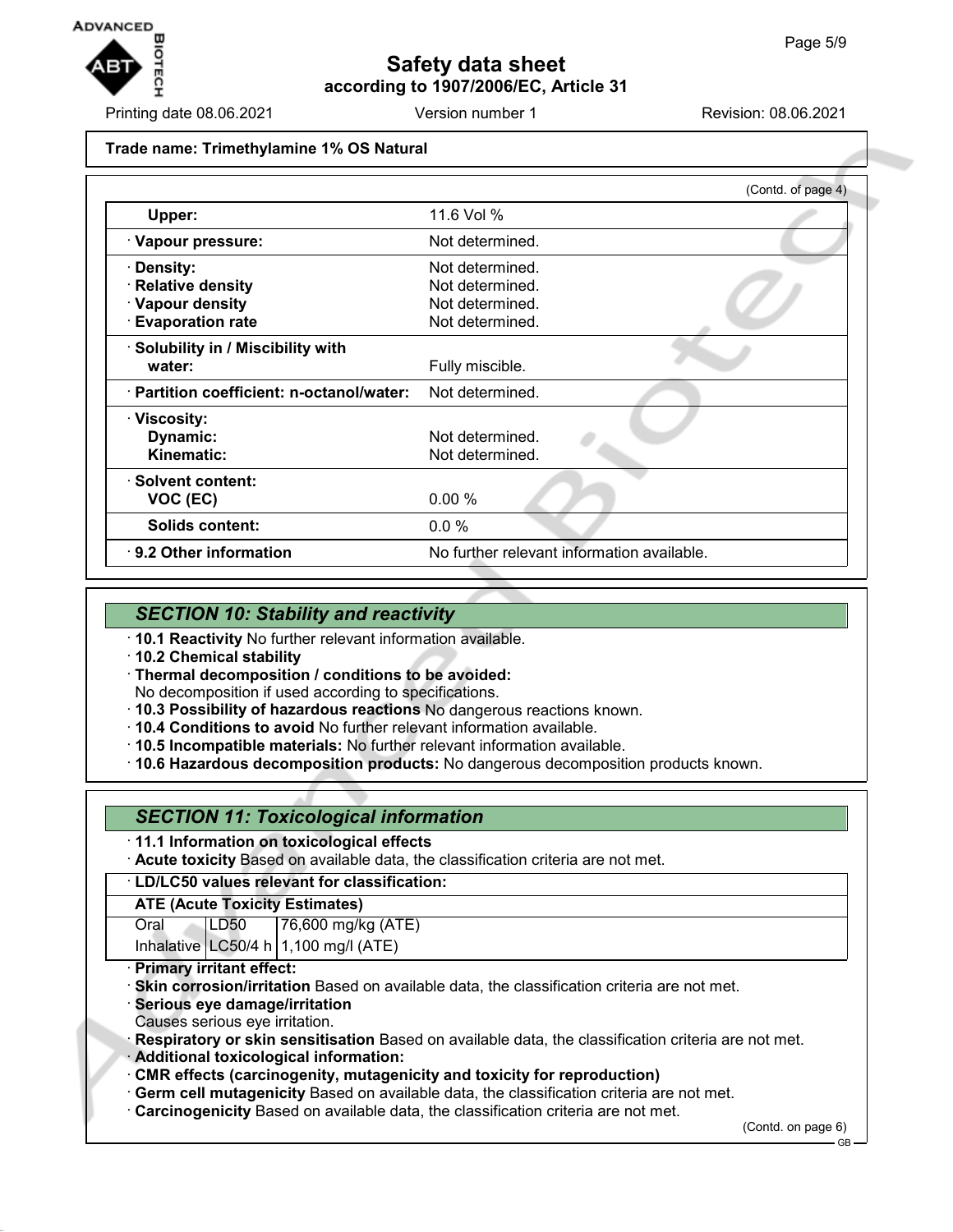**ADVANCED** 

# **Safety data sheet according to 1907/2006/EC, Article 31**

Printing date 08.06.2021 Version number 1 Revision: 08.06.2021

(Contd. of page 5)

#### **Trade name: Trimethylamine 1% OS Natural**

- · **Reproductive toxicity** Based on available data, the classification criteria are not met.
- · **STOT-single exposure** Based on available data, the classification criteria are not met.
- · **STOT-repeated exposure** Based on available data, the classification criteria are not met.
- · **Aspiration hazard** Based on available data, the classification criteria are not met.

### *SECTION 12: Ecological information*

- · **12.1 Toxicity**
- · **Aquatic toxicity:** No further relevant information available.
- · **12.2 Persistence and degradability** No further relevant information available.
- · **12.3 Bioaccumulative potential** No further relevant information available.
- · **12.4 Mobility in soil** No further relevant information available.
- · **Additional ecological information:**
- · **General notes:**

Water hazard class 1 (German Regulation) (Self-assessment): slightly hazardous for water Do not allow undiluted product or large quantities of it to reach ground water, water course or sewage system.

- · **12.5 Results of PBT and vPvB assessment**
- · **PBT:** Not applicable.
- · **vPvB:** Not applicable.
- · **12.6 Other adverse effects** No further relevant information available.

### *SECTION 13: Disposal considerations*

- · **13.1 Waste treatment methods**
- · **Recommendation**

Must not be disposed together with household garbage. Do not allow product to reach sewage system.

- · **Uncleaned packaging:**
- · **Recommendation:** Disposal must be made according to official regulations.
- · **Recommended cleansing agents:** Water, if necessary together with cleansing agents.

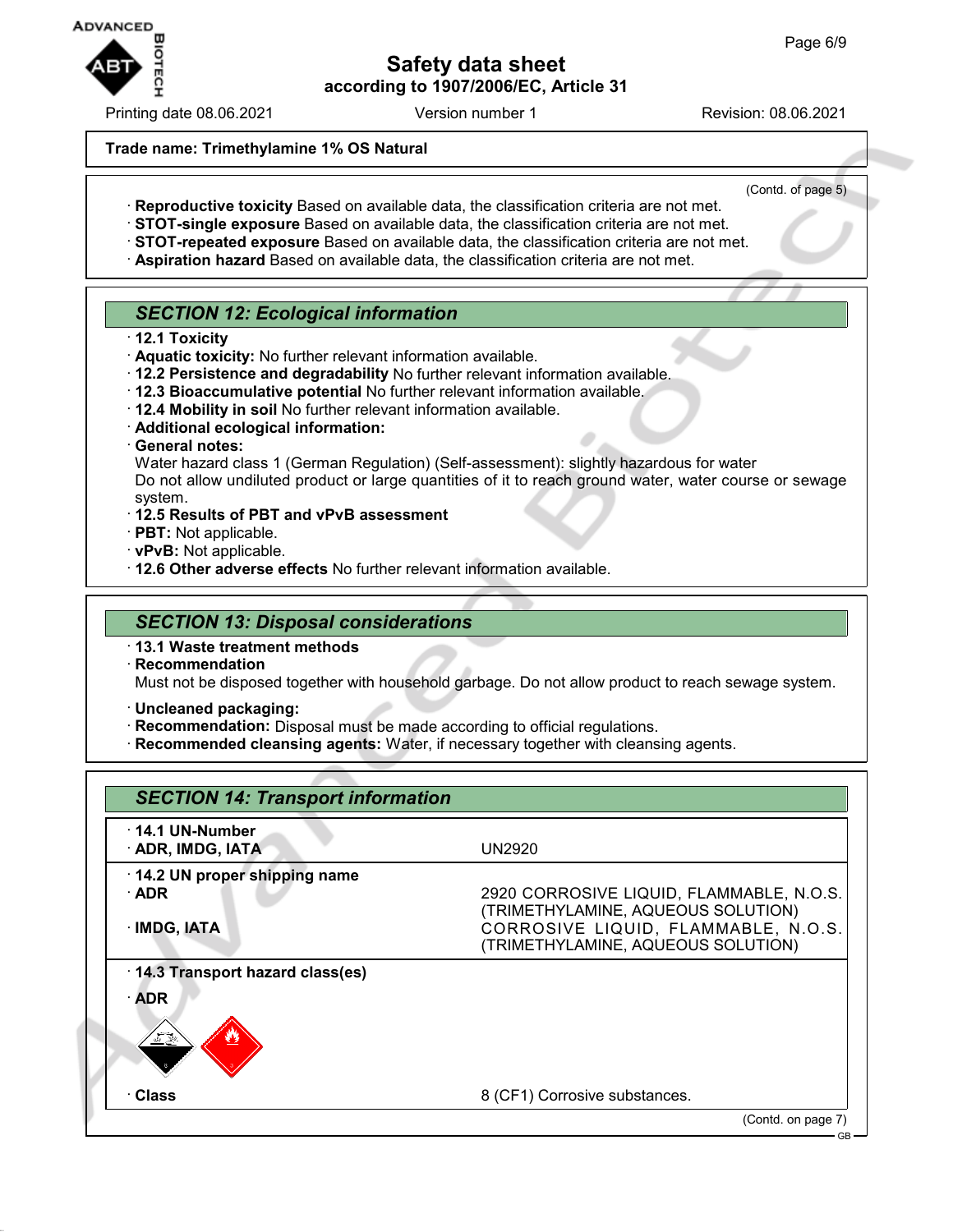

Printing date 08.06.2021 **Version number 1** Revision: 08.06.2021

**Trade name: Trimethylamine 1% OS Natural** (Contd. of page 6) · **Label** 8+3 · **IMDG Class** 8 Corrosive substances. · **Label** 8/3 · **IATA Class** 8 Corrosive substances. · **Label** 8 (3) · **14.4 Packing group** · **ADR, IMDG, IATA** II · **14.5 Environmental hazards:** Not applicable. · **14.6 Special precautions for user** Warning: Corrosive substances. · **Hazard identification number (Kemler code):** 83  $\cdot$  EMS Number: · **Stowage Category** E SW1 Protected from sources of heat. SW2 Clear of living quarters. · **14.7 Transport in bulk according to Annex II of Marpol and the IBC Code** Not applicable. · **Transport/Additional information:** · **ADR** · **Limited quantities (LQ)** 1L **Excepted quantities (EQ)** Maximum net quantity per inner packaging: 30 ml Maximum net quantity per outer packaging: 500 ml · **Transport category** 2 · **Tunnel restriction code** D/E · **IMDG** · **Limited quantities (LQ)** 1L **Excepted quantities (EQ)** Code: E2 Maximum net quantity per inner packaging: 30 ml Maximum net quantity per outer packaging: 500 ml · **UN "Model Regulation":** UN 2920 CORROSIVE LIQUID, FLAMMABLE, N.O.S. (TRIMETHYLAMINE, AQUEOUS SOLUTION), 8 (3), II

(Contd. on page 8)

GB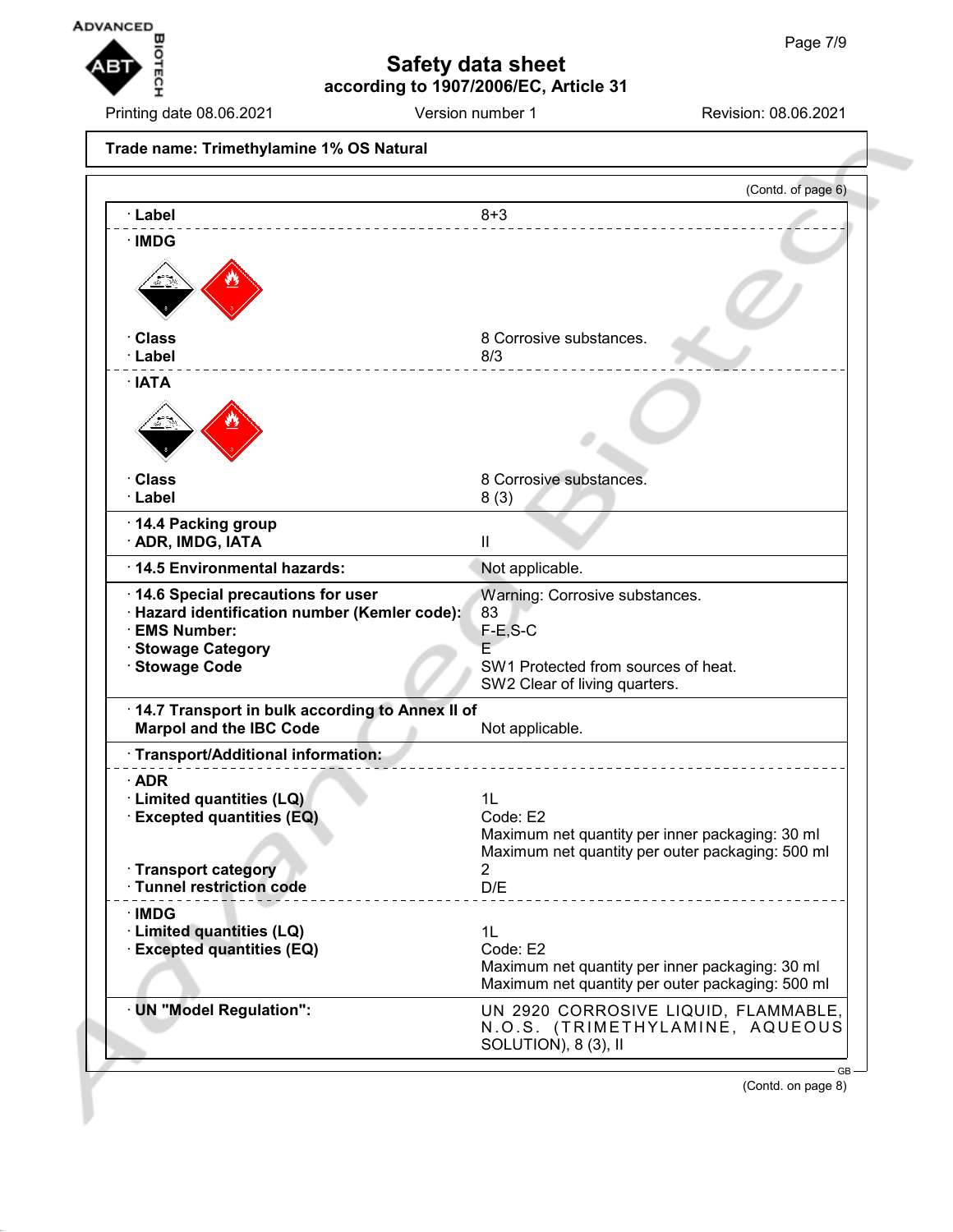**Safety data sheet**

**according to 1907/2006/EC, Article 31**

Printing date 08.06.2021 Version number 1 Revision: 08.06.2021

**ADVANCED** 

(Contd. of page 7)

#### **Trade name: Trimethylamine 1% OS Natural**

*SECTION 15: Regulatory information* · **15.1 Safety, health and environmental regulations/legislation specific for the substance or mixture** · **Labelling according to Regulation (EC) No 1272/2008** The product is classified and labelled according to the CLP regulation. · **Hazard pictograms** GHS02 GHS07 · **Signal word** Warning · **Hazard statements** H226 Flammable liquid and vapour. H319 Causes serious eye irritation. · **Precautionary statements** P210 Keep away from heat, hot surfaces, sparks, open flames and other ignition sources. No smoking. P241 Use explosion-proof [electrical/ventilating/lighting] equipment. P303+P361+P353 IF ON SKIN (or hair): Take off immediately all contaminated clothing. Rinse skin with water [or shower]. P305+P351+P338 IF IN EYES: Rinse cautiously with water for several minutes. Remove contact lenses, if present and easy to do. Continue rinsing. P403+P235 Store in a well-ventilated place. Keep cool. P501 Dispose of contents/container in accordance with local/regional/national/international regulations. · **Directive 2012/18/EU** · **Named dangerous substances - ANNEX I** None of the ingredients is listed. · **Seveso category** P5c FLAMMABLE LIQUIDS · **Qualifying quantity (tonnes) for the application of lower-tier requirements** 5,000 t · **Qualifying quantity (tonnes) for the application of upper-tier requirements** 50,000 t · **REGULATION (EC) No 1907/2006 ANNEX XVII** Conditions of restriction: 3 · **DIRECTIVE 2011/65/EU on the restriction of the use of certain hazardous substances in electrical and electronic equipment – Annex II** None of the ingredients is listed. · **REGULATION (EU) 2019/1148** · **Annex I - RESTRICTED EXPLOSIVES PRECURSORS (Upper limit value for the purpose of licensing under Article 5(3))** None of the ingredients is listed. · **Annex II - REPORTABLE EXPLOSIVES PRECURSORS** None of the ingredients is listed. · **15.2 Chemical safety assessment:** A Chemical Safety Assessment has not been carried out.

## *SECTION 16: Other information*

This information is based on our present knowledge. However, this shall not constitute a guarantee for any specific product features and shall not establish a legally valid contractual relationship.

(Contd. on page 9)

GB